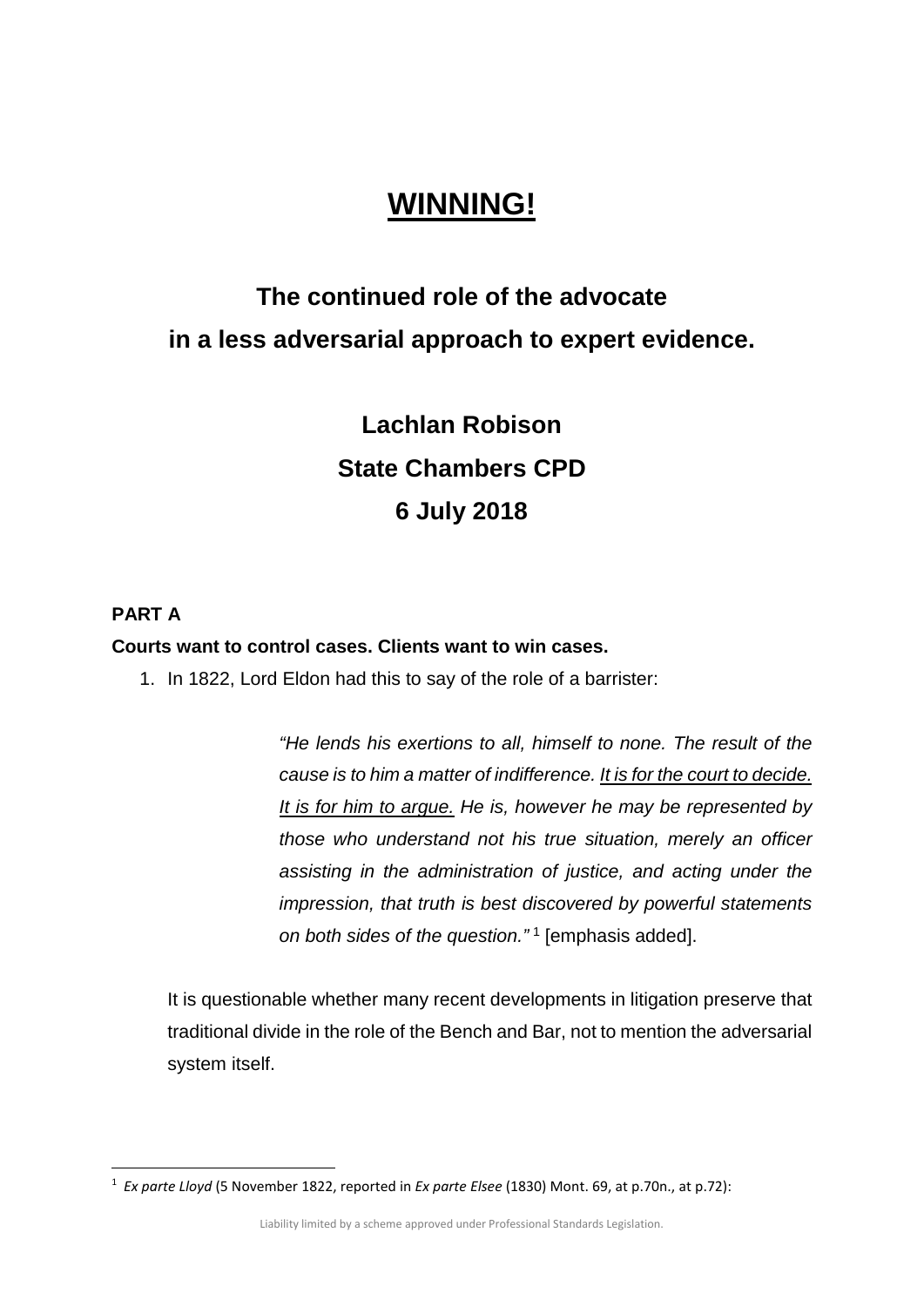2. The previous Chief Justice, The Hon JJ Spigelman AC, had this to say about the idea of argument<sup>[2](#page-1-0)</sup>:

> *"… there are three views about the relationship between truth and the adversarial system. They are:*

> > *1. The adversarial system is not concerned with truth, but with "procedural truth" or "legal truth", as distinct from substantive fact.*

> > *2. The adversarial system is the most effective mechanism for the discovery of truth by the application of the Socratic dialogue.*

> > *3. The adversarial system seeks truth, but that search is qualified when the pursuit of truth conflicts with other values."*

3. My view is that there is an ethical and, *pro bono* cases to one side[3](#page-1-1), contractual requirement imposed on advocates to strive to win, although they should do so with the kind of detachment from the outcome described by Lord Eldon. It must be said at the outset that this is subject to the restraint imposed by the overriding duty that one has to uphold the administration of justice and also the duty of candour and honesty enshrined by rules of professional conduct. Currently, the *Legal Profession Uniform Conduct (Barristers) Rules* 2015, made under the *Legal Profession Uniform Law* (NSW) set out these proper ethical restrains on the notion of winning. In particular the following should be noted:

*Rule 8*

*A barrister must not engage in conduct which is: (a) dishonest or otherwise discreditable to a barrister, (b) prejudicial to the administration of justice, or*

<span id="page-1-0"></span> $2$  "Truth and the Law", The Sir Maurice Byers Lecture, NSW Bar Association, Address by the Honourable JJ Spigelman AC, Chief Justice of New South Wales, Sydney, 26 May 2011.

<span id="page-1-1"></span><sup>&</sup>lt;sup>3</sup> There are certain exceptions to this, such as Crown Prosecutors and counsel for bankruptcy trustees etc.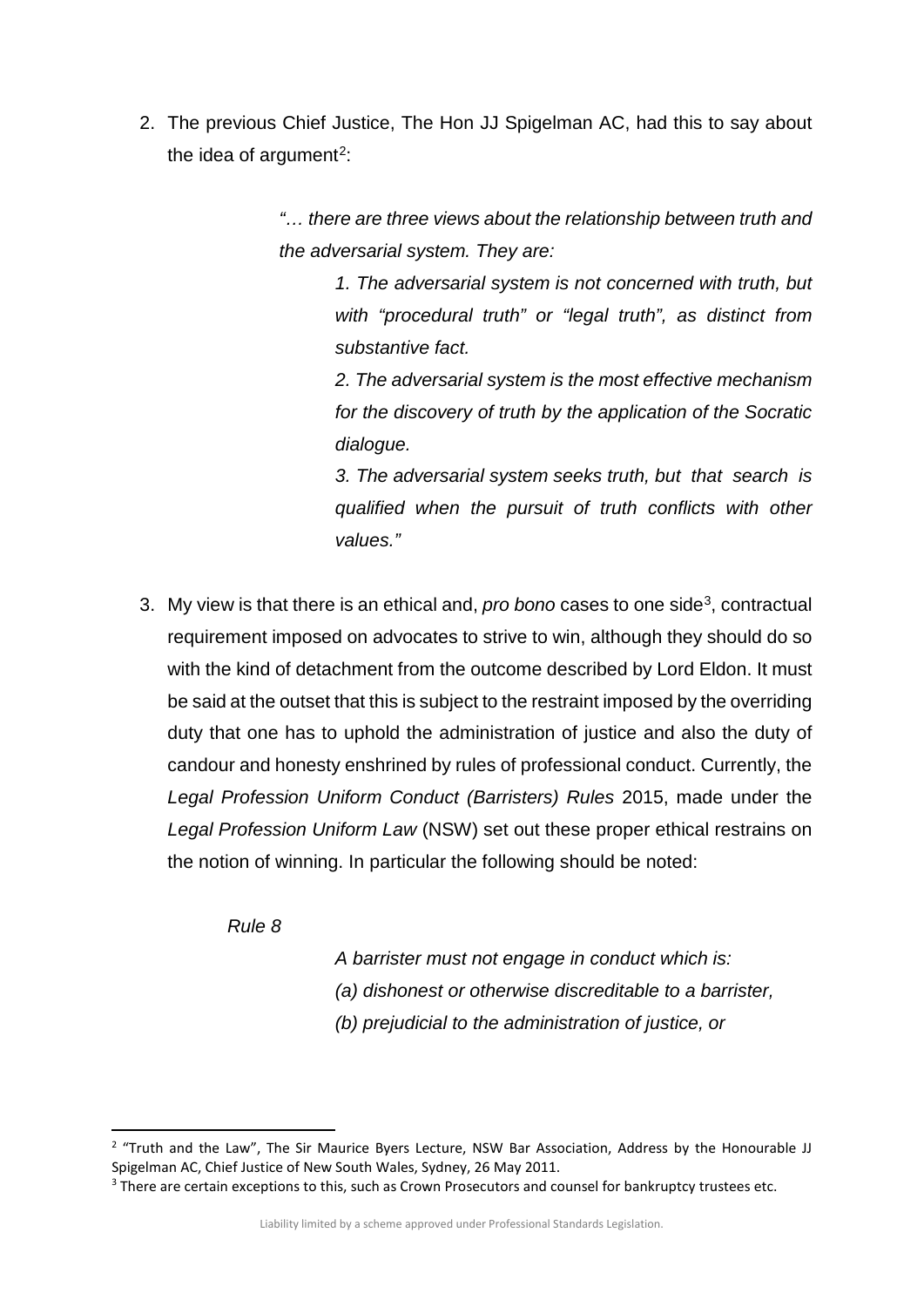*(c) likely to diminish public confidence in the legal profession or the administration of justice or otherwise bring the legal profession into disrepute.*

*Rule 23*

*A barrister has an overriding duty to the court to act with independence in the interests of the administration of justice.*

*Rule 24*

*A barrister must not deceive or knowingly or recklessly mislead the court.*

- [4](#page-2-0). Policy-makers, both judicial<sup>4</sup> and parliamentary, are increasingly proceeding on the premise that the third of Spigelman's alternatives is correct. That is, that the purpose of an advocate is to qualify the pursuit of truth with a pursuit of his/her own interests, or those of his/her client. To that end, the traditional role of the Bar has been somewhat eroded, as the various examples in the cases cited below bear out. However, naturally enough, clients still want to win cases and briefing counsel is still the best way to win.
- 5. Members of several courts and tribunals have expressed approval of concurrent evidence. In *Temple and Repatriation Commission*[5](#page-2-1) the Administrative Appeals Tribunal said:

*The practice of calling two medical expert witnesses together is still unusual within the Tribunal. I consider it appropriate to record how helpful I found it to be and to express the Tribunal's appreciation to the doctors for their cooperation, and to the representatives for their assistance in making the necessary arrangements. I suggest that the approach be adopted more frequently. There is benefit in a more investigative and less adversarial approach*.

<span id="page-2-0"></span><sup>&</sup>lt;sup>4</sup> In the sense that heads of jurisdiction (judges) author practice notes etc.

<span id="page-2-1"></span><sup>5</sup> [2001] AATA 490 at [67].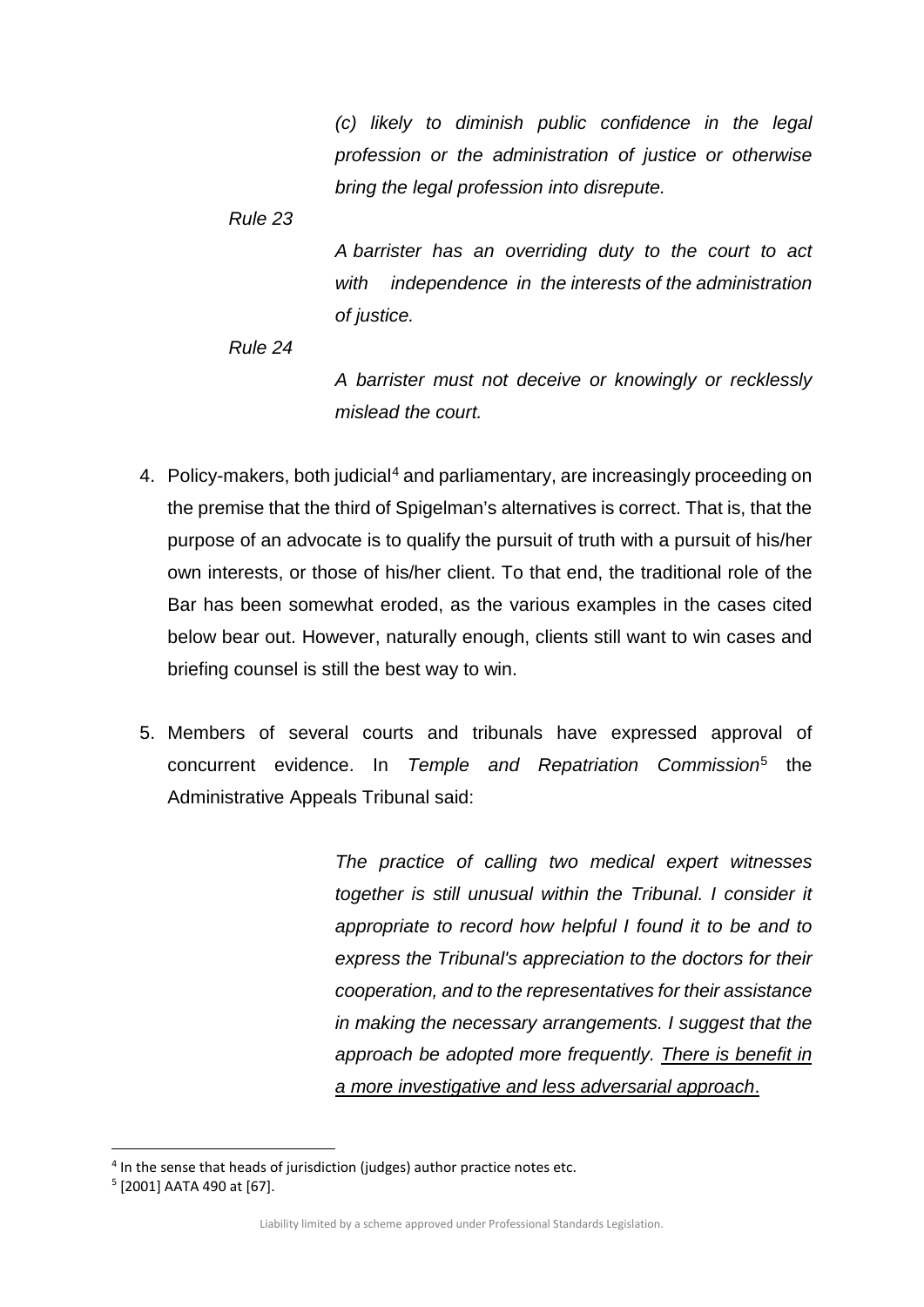The question, with respect is, *cui bono* (who benefits)? The tribunal or your client?

Although "hot tubbing" and similar practices are probably here to stay, the approach has not been free from criticism. Justice Davies<sup>6</sup>, writing extra-crucially, has said this<sup>[7](#page-3-1)</sup>:

> *In short, whilst the hot tub method has some advantages over the process of calling expert witnesses as part of each party's case, it remains, in substance, a partisan procedure which has a high risk that adversarial bias will distort the result. And it saves little in costs.*

In his Honour's view, this is because:

*… in many cases each expert will have been "prepared" for the hot tub contest by their party's lawyer; including by being told the kind of questions which they are likely to be asked and how those questions may be answered without giving ground.*

Without resorting to coaching, it is my view that it is a legitimate part of the advocacy process to prepare witnesses in this way. Although expert witnesses are not hired guns, barristers are.

Difficulties in assessing credit in a hot tub have been noted by Justice Garling in, although in his Honour's view these problems are rare. He proposes the following solution[8](#page-3-2)

<span id="page-3-0"></span> <sup>6</sup> Justice Davies formerly of the Queensland Court of Appeal not Justice Davies of the New South Wales Supreme Court.

<span id="page-3-1"></span><sup>7</sup> The Hon G L Davies AO QC, *Court Appointed Experts*, QUT Law Review, 2005.

<span id="page-3-2"></span><sup>8</sup> Justice Peter Garling, *Concurrent Expert Evidence, Reflections and Development*, 17 August 2011.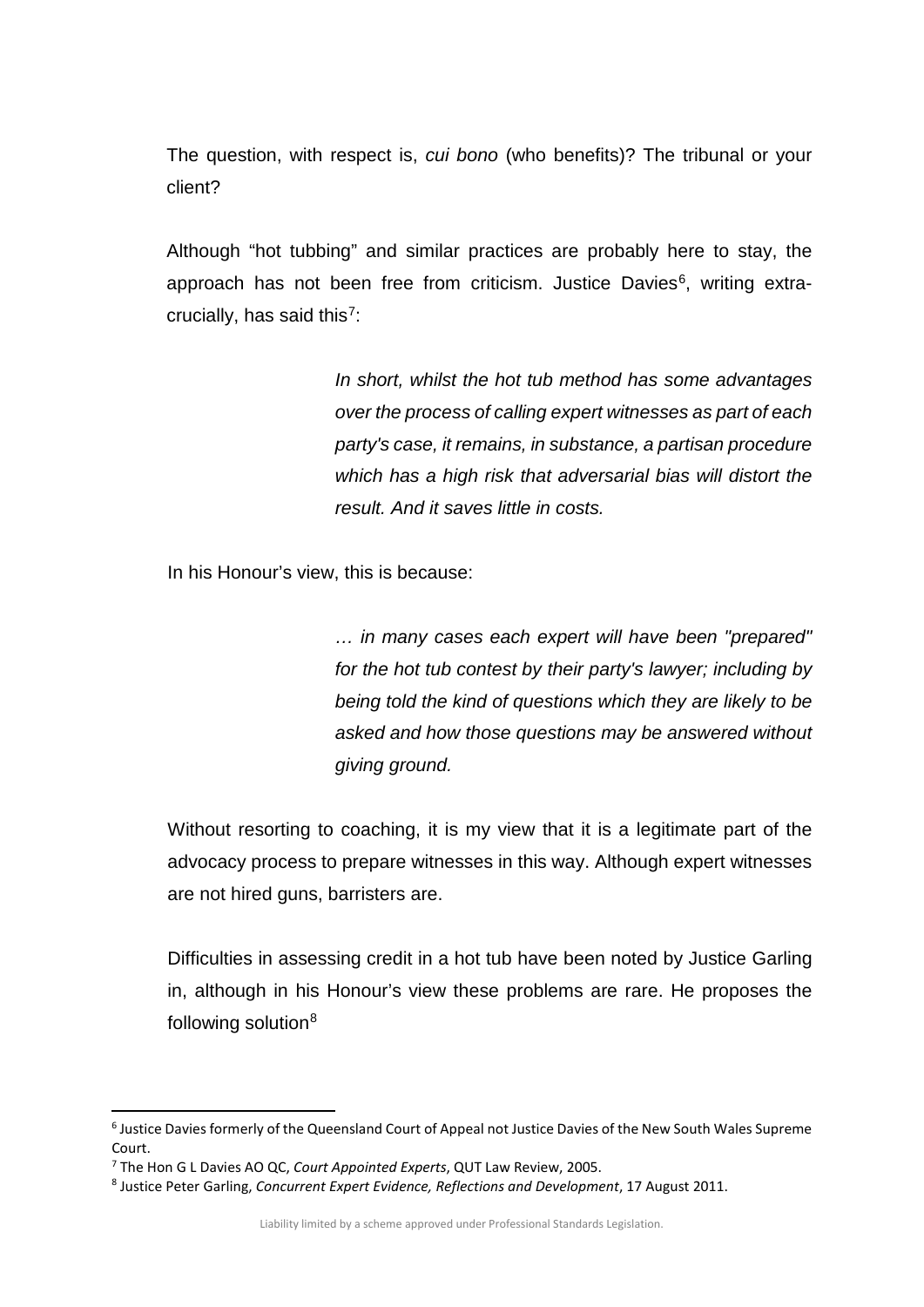*The third disadvantage is said to be that the conduct of a crossexamination about credit is, practically speaking, very difficult. That is so, but I do not regard this necessarily as a disadvantage. In fact, I see this, generally speaking, as an advantage. Experience suggests that by the time that experts have participated in the process of joint conference, joint report and concurrent evidence, with careful adherence to the Code of Conduct, issues of credit rarely arise.* 

*But if they do, then such an issue can be dealt with in an entirely conventional manner by organising the concurrent expert evidence session so that some issues, such as those relating to credit, are not dealt with during the concurrent session, but are dealt with at the conclusion of the session, on an individual basis, in an entirely conventional manner.* [Emphasis added]

My own view is that credit attacks should be made *before* and not after the giving of concurrent evidence in order to discredit the opposing witness before the substantive issues in dispute are "hot tubbed".

Incidentally, the other two disadvantages identified in Garling J's paper are:

- 1. The practicalities of getting all experts at court at the same time and place; and
- 2. Lack of uniformity in the approach by judges as to the conduct of concurrent evidence.
- 6. The case management considerations, and how they are paramount in the administration of cases have been well known to all litigators since the enactment of ss.56 and 57, *Civil Procedure Act* 2005[9](#page-4-0) ie the "just, quick and cheap resolution" of cases having regard to, inter alia, the "efficient disposal of the business of the court" and "the efficient use of available judicial and administrative resources". The approach endorsed by these provisions could

<span id="page-4-0"></span> <sup>9</sup> Also see equivalent federal provision; s.37M, *Federal Court of Australia Act* 1976 (Cth).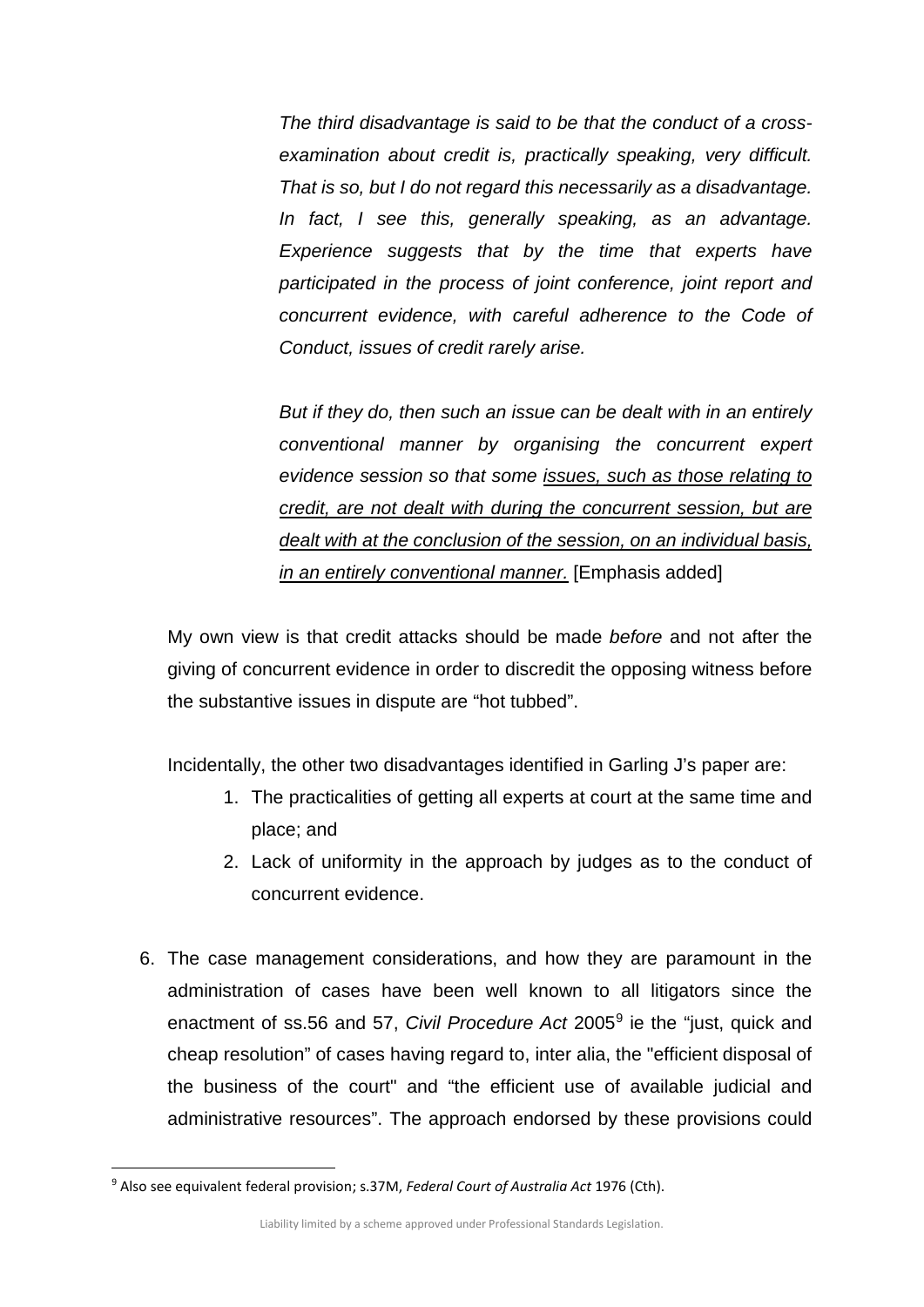not be ignored anywhere in Australia since *AON Risk Services Australia Limited v Australian National University*[10](#page-5-0) where it was held by the High Court that courts must always take into account the public interest in the use of court resources in making case management decisions.

- 7. The philosophical underpinnings of s.56 have been espoused for more than a decade and are well known. The main purpose of this paper is to explore examples of the role of and challenges faced by advocates in priority to critiquing whether these reforms, both statutory and at common law, have improved the delivery of just outcomes to litigants or not.
- 8. There are a number of areas where reforms have made rethinking advocacy essential such as increasing use of mediation/settlement conferences; use of statements in lieu of evidence in chief, and disallowing legal representation except by leave<sup>11</sup>.

## **PART B**

## **Technical requirements for expert evidence**

- 9. The concept of expert evidence can be distilled as evidence which cannot be given by a layman, but can be given by an expert, by reason of his/her training, study or experience. This is enshrined in ss.76 and 79 of the *Evidence Act 1995*, however, the admissibility of expert evidence, per se, is not the intended subject matter of this paper.
- 10.In the NSW Supreme Court, the main two relevant practice notes are SC Gen 10 and 11.
- 11. Para 8 of practice note 11 says the following in relation to conclaves<sup>[12](#page-5-2)</sup>:

<span id="page-5-0"></span> <sup>10</sup> [2009] HCA 27; (2009) 239 CLR 175; (2009) 258 ALR 14; (2009) 83 ALJR 951.

<span id="page-5-1"></span><sup>11</sup> See for example, s.596, *Fair Work Act* 2009 (Cth) and s.45, *Civil and Administrative Tribunal Act* 2013 (NSW).

<span id="page-5-2"></span><sup>&</sup>lt;sup>12</sup> The meeting of experts in the same field after writing their own individual reports and (generally but not always) giving evidence orally in court.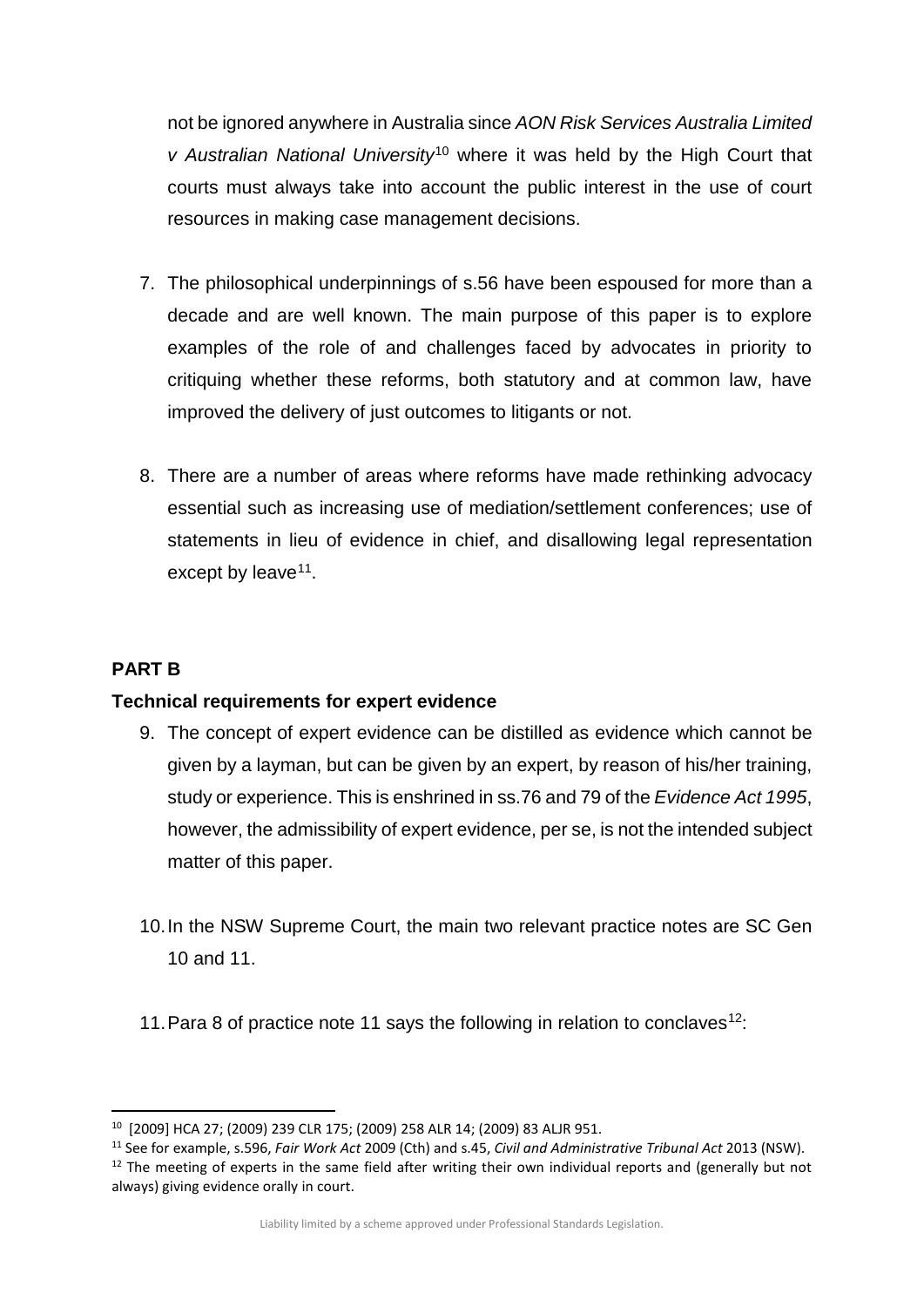*The questions to be answered should be those specified by the Court or those agreed by the parties as relevant and any other question which any party wishes to submit for consideration.*

12.There is a similar practice now in the District Court per Practice Note DC (Civil) 1. At least per the respective practice notes, the procedure does have one key difference which is that, in the District Court, there is no requirement to pose questions for the conclave. Para 9 of the District Court practice note simply says:

> *The experts, before giving their oral evidence, should confer with the intent of reducing the issues between them. Thereafter a joint report should be prepared stating areas of agreement and continued disagreement. Where areas of continued disagreement remain, reasons must be stated by each expert (or group of experts holding a common opinion) for such continued disagreement.*

13.In any (State) court there is undoubtedly a power for the court to intervene – UCPR 31.25:

> *If a direction to confer is given under rule 31.24 (1) (a) before the expert witnesses have furnished their reports, the court may give directions as to:*

*(a) the issues to be dealt with in a joint report by the expert witnesses, and* 

*(b) the facts, and assumptions of fact, on which the report is to be based,* 

*including a direction that the parties affected must endeavour to agree on the instructions to be provided to the expert witnesses.*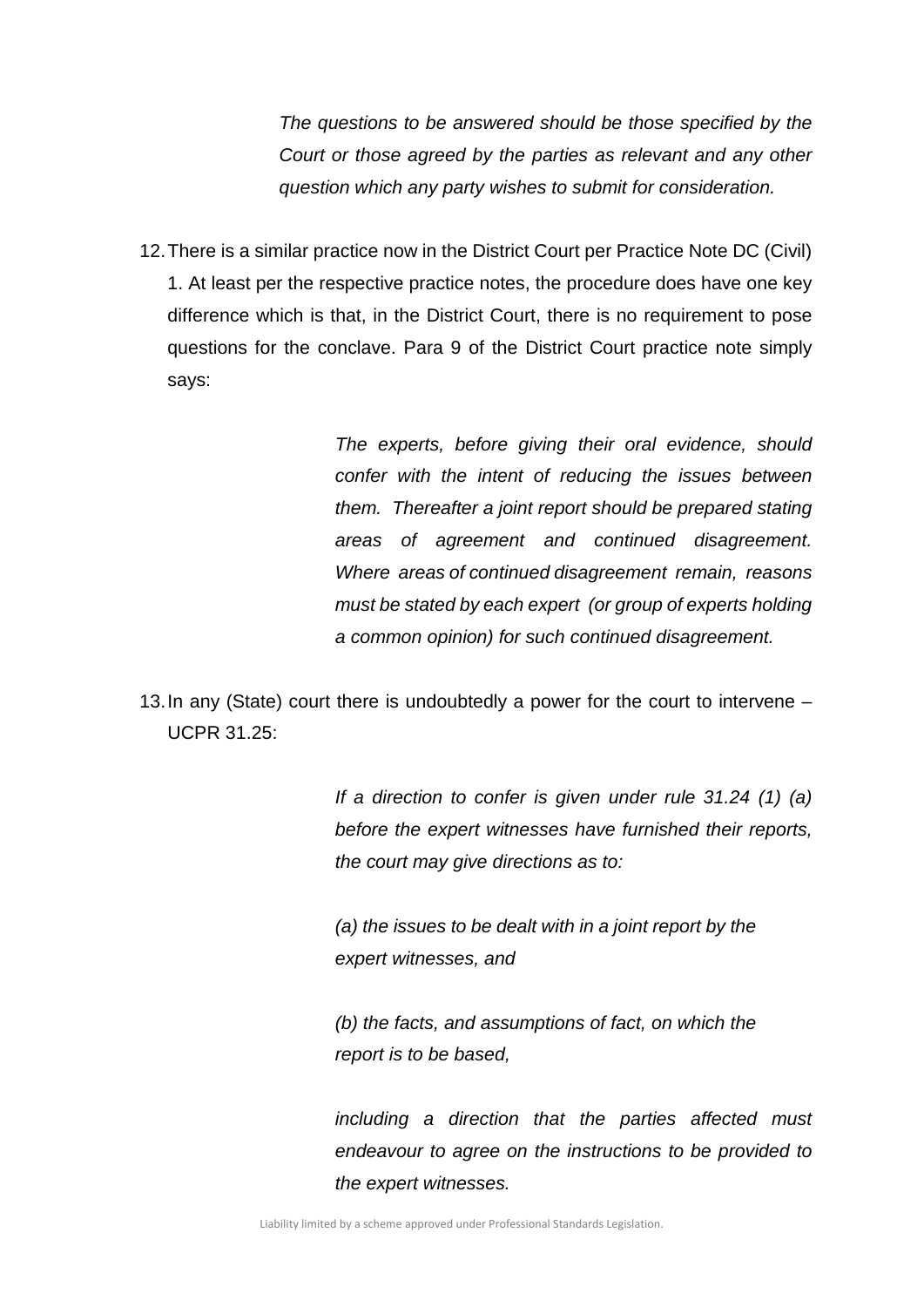- 14.An emerging issue has been that one party unilaterally writes to the members of the conclave, directing them to respond to various (sometimes highly leading) questions. It is submitted the correct response to this situation is:
	- a. To write to the conclave members asking them not proceed (unless this would amount to a breach of court time table); and
	- b. Immediately approach the Court for relief (either by relisting the matter if that procedure is available<sup>[13](#page-7-0)</sup>, or by motion under rule  $31.24$ ).
- 15.A "single expert" is defined in practice note 10 as "an expert witness jointly retained by the parties or appointed by the court pursuant to this practice note". It is important to note that para 6 provides "Unless cause is otherwise shown, a single expert direction will be made in every proceeding and at the earliest practicable time in the course of case management". When should a Court decline to make such an order?
- 16.In the Federal Court, Central Practice Note: National Court Framework and Case Management (CPN-1) requires that:

*11.4 The parties' approach should have in mind the most effective, efficient and economical way to manage evidence. Innovative tools relating to managing evidence will be encouraged by the Court, including the use of:*

- *statements of agreed and disputed facts;*
- *joint reports and concurrent expert evidence; and*
- *organisation of evidence, where appropriate, into discrete components* (eg. preliminary *issue(s), splitting liability and quantum etc).*

<span id="page-7-0"></span><sup>&</sup>lt;sup>13</sup> Either because the applicable practice note says so, or because a judge or registrar has granted liberty to restore.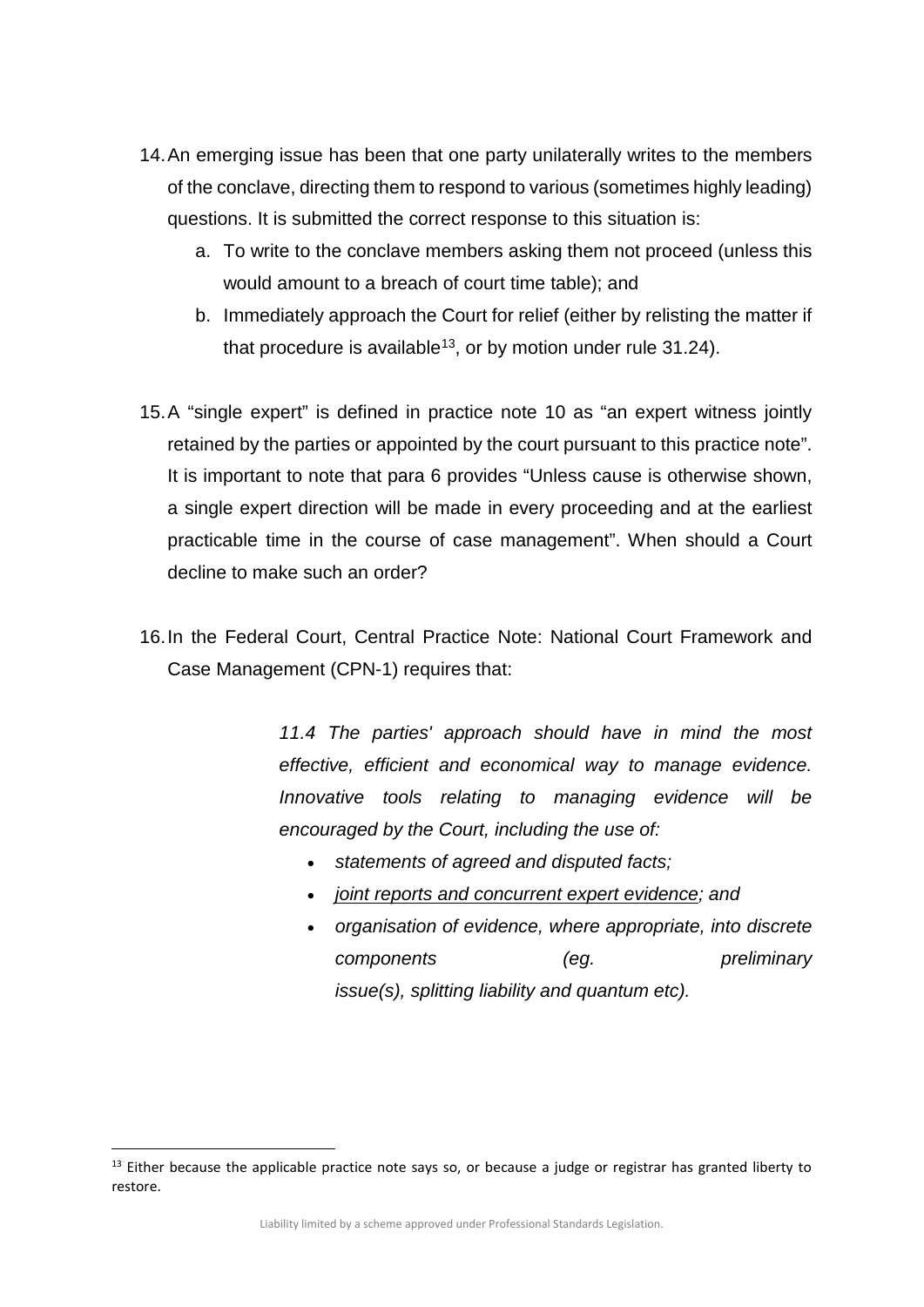17.Whilst Expert Evidence Practice Note (GPN-EXPT) cautions against excessive interaction with experts, it does acknowledge at least the possibility of having an additional "consulting" expert at para 3.2

> *…it is important to note that there is no principle of law or practice and there is nothing in this practice note that obliges a party to embark on the costly task of engaging a "consulting expert" in order to avoid "contamination" of the expert who will give evidence. Indeed the Court would generally discourage such costly duplication.*

- 18.Para 7.2 of GPN-EXPT contemplates that in appropriate circumstances a registrar or other qualified person could be appointed a "conference facilitator".
- 19.The timing of conclave orders in the Federal Court is interesting. Para 7.5 lists the circumstances where a "conference of experts" might be ordered and this can be done, for example, where parties are in a mediation. This may solve deadlocks if a party refuses to budge due to an unresolved factual issue.
- 20.Parties and their lawyers *may* attend the conclave but only by order (para 7.6). UCPR 31.24(a) allows for a direction that lawyers may or may not attend but it is not expressed as being prohibited for the parties or their lawyers to attend in the absence of that direction. I suggest it would be very dangerous for a legal representative to attend without either consent or a direction to do so.
- 21. A particular opportunity for advocacy in the Equity Division is under paragraph 10 of the Practice Note which suggests that the Court will allow multiple witnesses on the same area of expertise when persuaded to do so. Motions are not required in Equity to relist the matter for directions on expert evidence. Paragraph 15 sets out 6 different lists and the relevant judge and the relevant judge who will determine the matter.
- 22.The Commercial List and the Technology and Construction Lists are governed by PN SC Eq 3 which, at para 54 and 55 reads: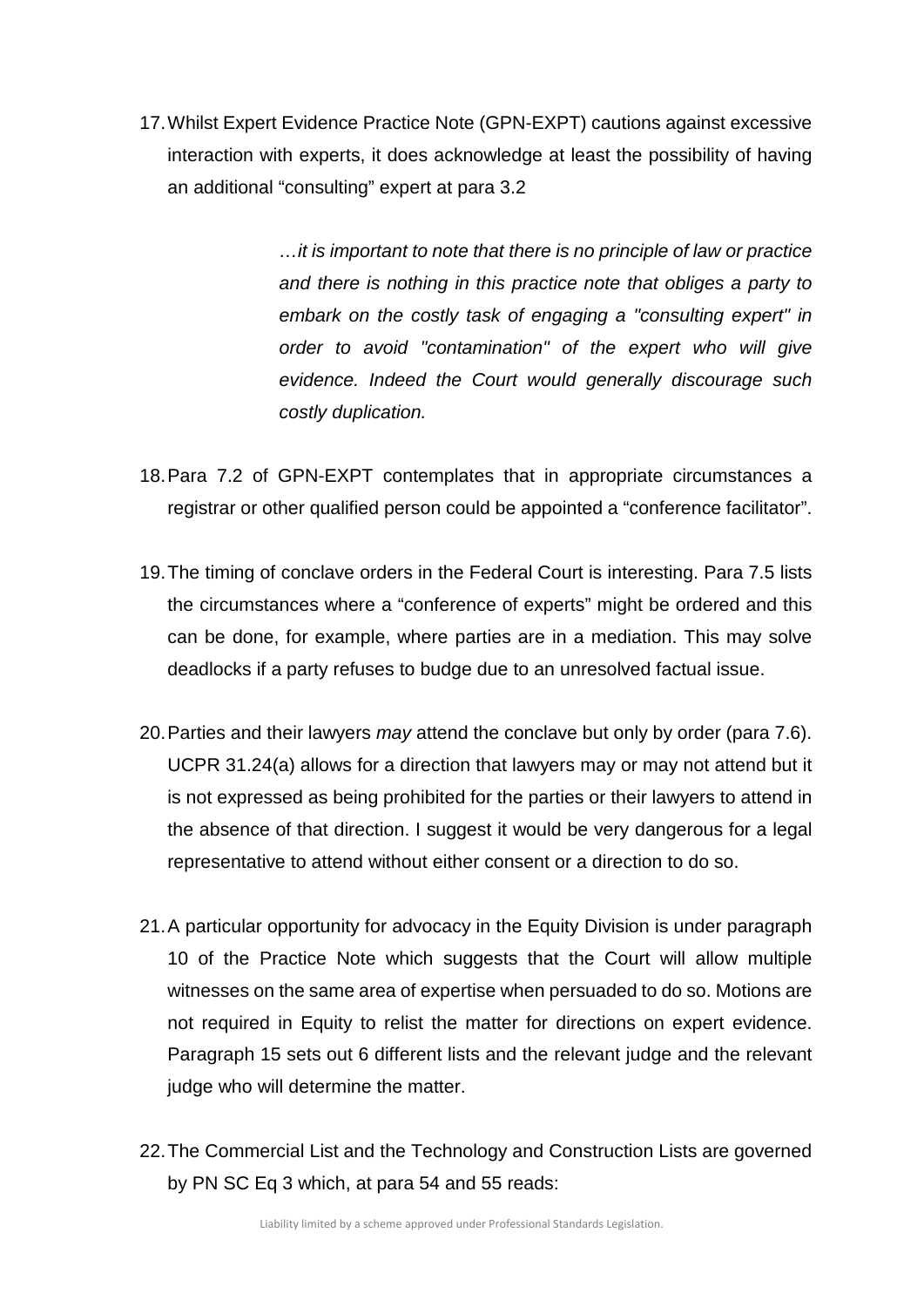#### *Experts*

*54. The use of a single expert or a Court Appointed Expert and/or the concurrent evidence of experts is encouraged in suitable cases. The parties are to confer as early as practicable with a view to reaching agreement as to whether the use of such an expert or the concurrent evidence of experts is appropriate and, if agreed, the inclusion of such appointment and/or adoption of concurrent evidence should be accommodated in the timetable for the preparation for hearing.*

*55. Where experts' reports have been or are to be served (whether or not pursuant to an order or direction of the Court) the Court will, unless otherwise persuaded, direct, upon such terms as it thinks fit, that the parties cause the experts or some of them to confer with a view to identification of and a proper understanding of any points of difference between them and the reasons therefore and a narrowing of such points of difference. The Court may, at the same time or subsequently, direct that the parties and/or the experts prepare an agreed statement of the points of agreement, and of difference remaining, between experts following such conference and the reasons therefore (see Schedule 7 of the UCPR).*

#### **PART C**

#### **The role of the advocate – in court and beforehand**

23.The importance of conferring with an expert cannot be overstated. Their reports must be satisfactory because the report *is* their evidence in chief: UCPR 31.21. You will be on the backfoot if you try to strap the evidence up orally. A common problem in expert/lawyer conferences is expert ego. The expert knows more than you do about the subject matter, but you know more about what is going to impress a judge. An expert may be tempted to express a view on the "ultimate issue" (eg "the defendant was negligent"). This is, of course, not prohibited.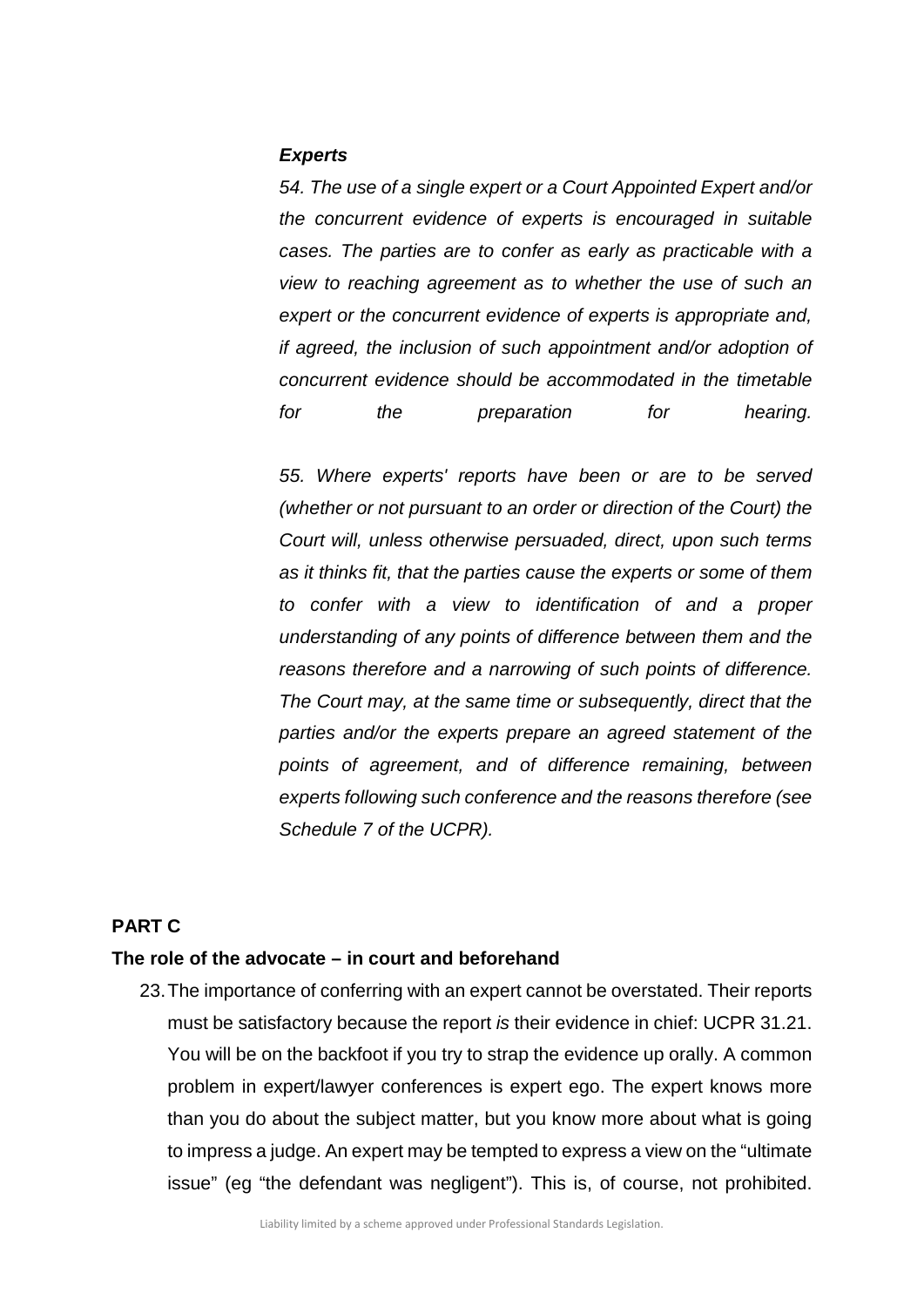Even before the *Evidence Act 1995*, s.80 of which abolishes the alleged "ultimate issue rule", the ability of experts to express such a view was acknowledged, for example in *Arnotts Limited v Trade Practices Commission*[14](#page-10-0):

> *It is often said that an expert cannot give an opinion as to the ultimate fact that the court has to decide. This is inaccurate, as experts, especially valuers, often give evidence as to the ultimate fact, and in many cases the question whether that fact exists can be answered only by experts … What the rule really means is that an expert must not express an opinion if to do so would involve unstated assumptions as to either disputed facts or propositions of law.*

Nevertheless, the exclusive domain of the judge to actually *decide* these issues (as opposed to express a view on them) must be respected. Qualifying letters with questions like "In your opinion, was the defendant negligent" are to be avoided. Similarly, but less obviously, questions like "what was the content of the defendant's duty of care" are not appropriate. "Liability experts" often tend to express a view on, for example whether the *Work Health and Safety Regulation 2011* in work injury damages cases where, in reality this is tangentially relevant at best. Experts tend to know other experts in their field and can shed some light on the temperament on other members of proposed conclaves/hot tubs – this can assist in management of the evidence in court in order to avoid one witness bullying the other. Another matter for proper guidance of experts (and one consistent with s.56, CPA) is to encourage culling material. Nothing is to be gained by appending hundreds of pages of Australian Standards or photocopies of text books to reports. The persuasive value of slabs of material of this kind is low because it shows an absence of reasoning on the part of the expert. [15](#page-10-1)

<span id="page-10-0"></span> <sup>14</sup> (1990) 24 FCR 313, 350 (Lockhart, Wilcox and Gummow JJ) quoting R Eggleston, Evidence, Proof and Probability (2nd ed, 1983), 147–148.

<span id="page-10-1"></span><sup>15</sup> See *Makita (Australia) Pty Ltd v Sprowles* [2001] NSWCA 305 as for the need for an expert to expose his/her manner of reasoning.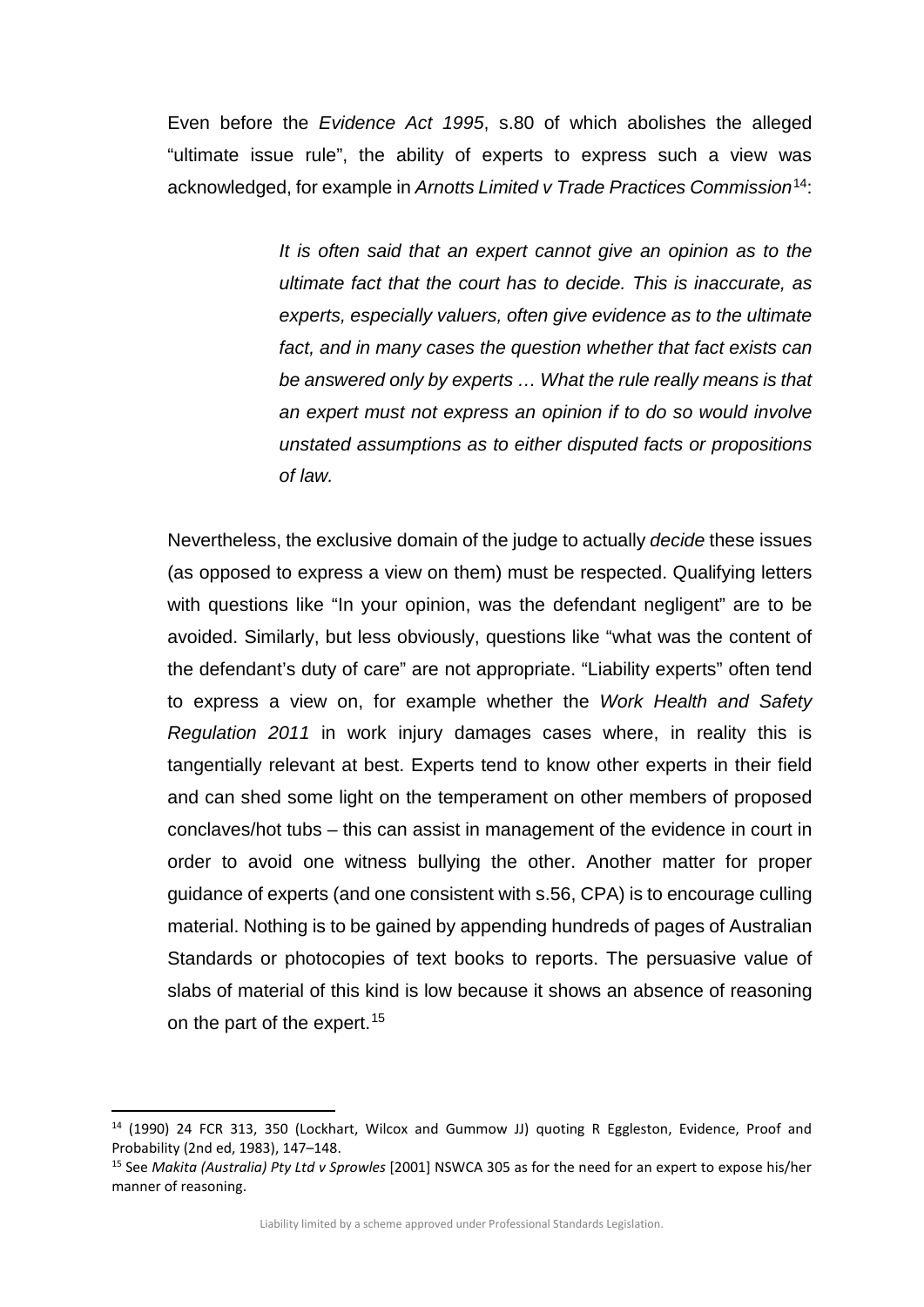- 24.Most experts are experienced in giving evidence, some are not. Less experienced ones may need to be educated on the basics like:
	- a. Adhering to the code of conduct in Shd 7, UCPR (rule 31.23(3));
	- b. Setting out the *Makita* factors:
		- i. Matters assumed; source of assumption
		- ii. Reasoning
		- iii. Whether opinion differs if different facts assumed;
	- c. Attaching up to date CV;
	- d. Defining jargon;
	- e. Why (anticipated?) contrary views should be rejected.
- 25.There are cases where judges will want explicit evidence on components of the relevant legal test, although such evidence should be expressed in factual rather than legal terms. In *Coles Supermarkets Australia v Ready Workforce Pty Limited*[16](#page-11-0), a slip and fall case, the Court of Appeal specifically lamented what it considered to be a lack of "expert evidence as to any industry standard or practice in relation to the cleaning of warehouses of the kind used by Coles or similar workplaces." This was so, notwithstanding a wealth of lay evidence going to the problems of floor surface contamination, the number of workers on site, and the paucity of periodic cleaning (every 12 hours). Based on a lack of this evidence, the trial judge's findings (based on *submissions* as to a conclusion on breach rather than *evidence*) that cleaning should have occurred every 4 hours were reversed.
- 26.Unique considerations apply in the Equity Division of the Supreme Court by reason of PN SC Eq 5. There is a presumption of one expert being used jointly. Paragraph 6 provides:

*Where the prospective parties have retained legal representatives the legal representatives of those parties must confer in an endeavour to jointly retain:* 

<span id="page-11-0"></span> <sup>16</sup> [2018] NSWCA 140.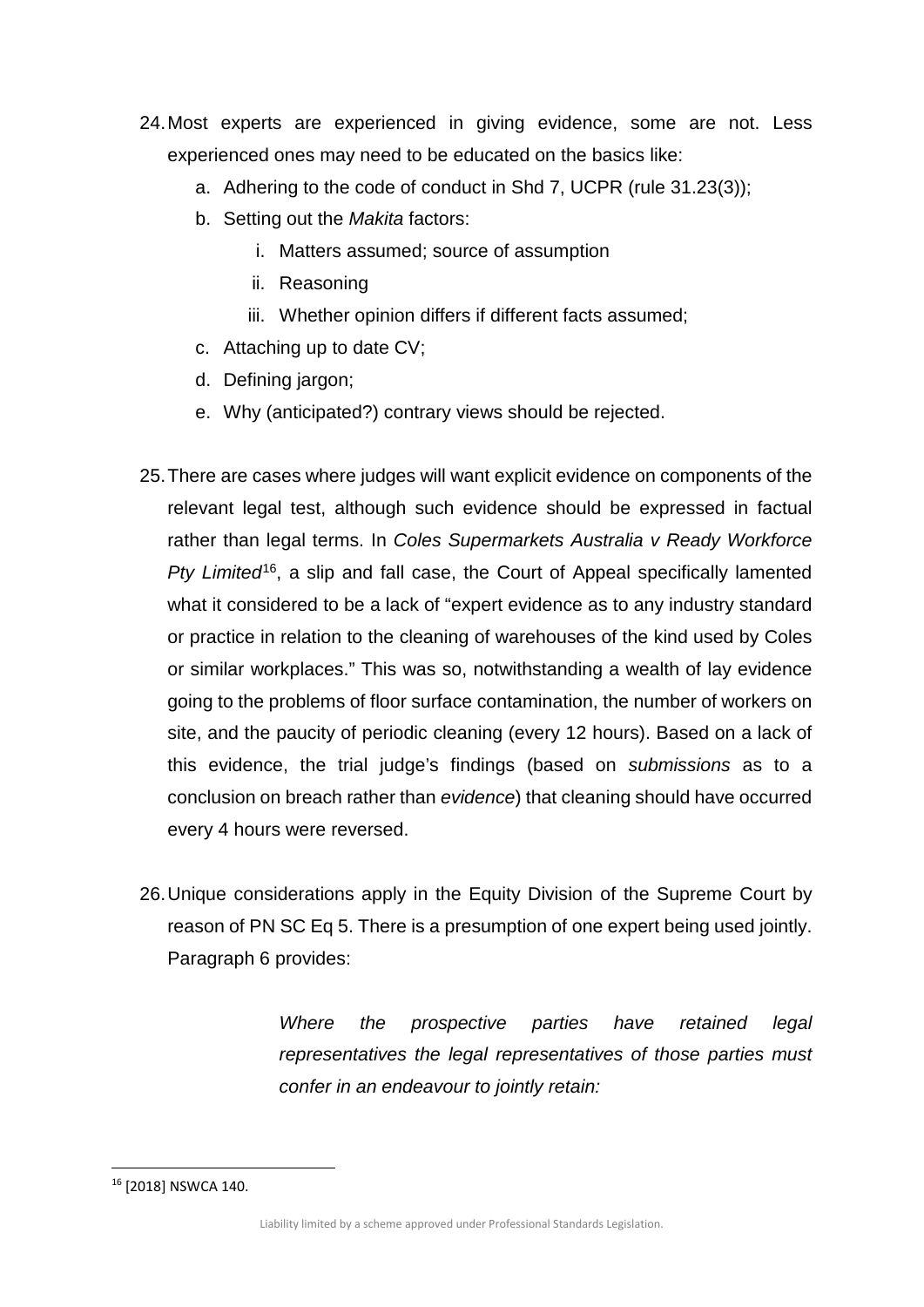*one expert, or* 

*One expert for each specified issue or matters in issue.*

Another important feature of this practice note is that the judge (not counsel) will deal with evidence in chief (*cf* UCPR 21.31 which says there should be no oral evidence of experts without leave). Paragraph 8 of the Practice Note says this of concurrent evidence:

> *…Generally, the procedure will be that the judge will examine them in chief as witnesses of the Court; cross examination will take place of all witnesses jointly, the order of cross examination being either agreed by counsel or determined by the Judge.*

27.Concurrent evidence will not always be necessary. One reason for this is UCPR 31.30(3)(a) which provides that, in the District and Local Courts (but not the Supreme Court), the cross-examining party must procure the attendance of the expert. Should only one party in a two-party case wish to attack the other party's expert evidence, that would generally be in the conventional manner as the cross-examining party cannot force the calling party to procure its expert's attendance at court. Even where concurrent expert evidence is prima facie preferred (I am aware of no circumstance where it is absolutely mandatory), there is scope for advocacy in terms of whether the norm should be departed from. Judge Rackemann of both the Queensland Planning and Environment and District Courts had this to say on the point $17$ :

> *One of the problems with the enthusiastic promotion of concurrent evidence is that it has tended to give the impression that it is "the" method for adducing expert evidence and is, in itself, a sufficient way to address concerns surrounding expert opinion evidence. In*

Liability limited by a scheme approved under Professional Standards Legislation.

<span id="page-12-0"></span> <sup>17</sup> Judge ME Rackemann, "The Management of Experts" *Judicial Conference of Australia Colloquium*, 14-16 October 2011.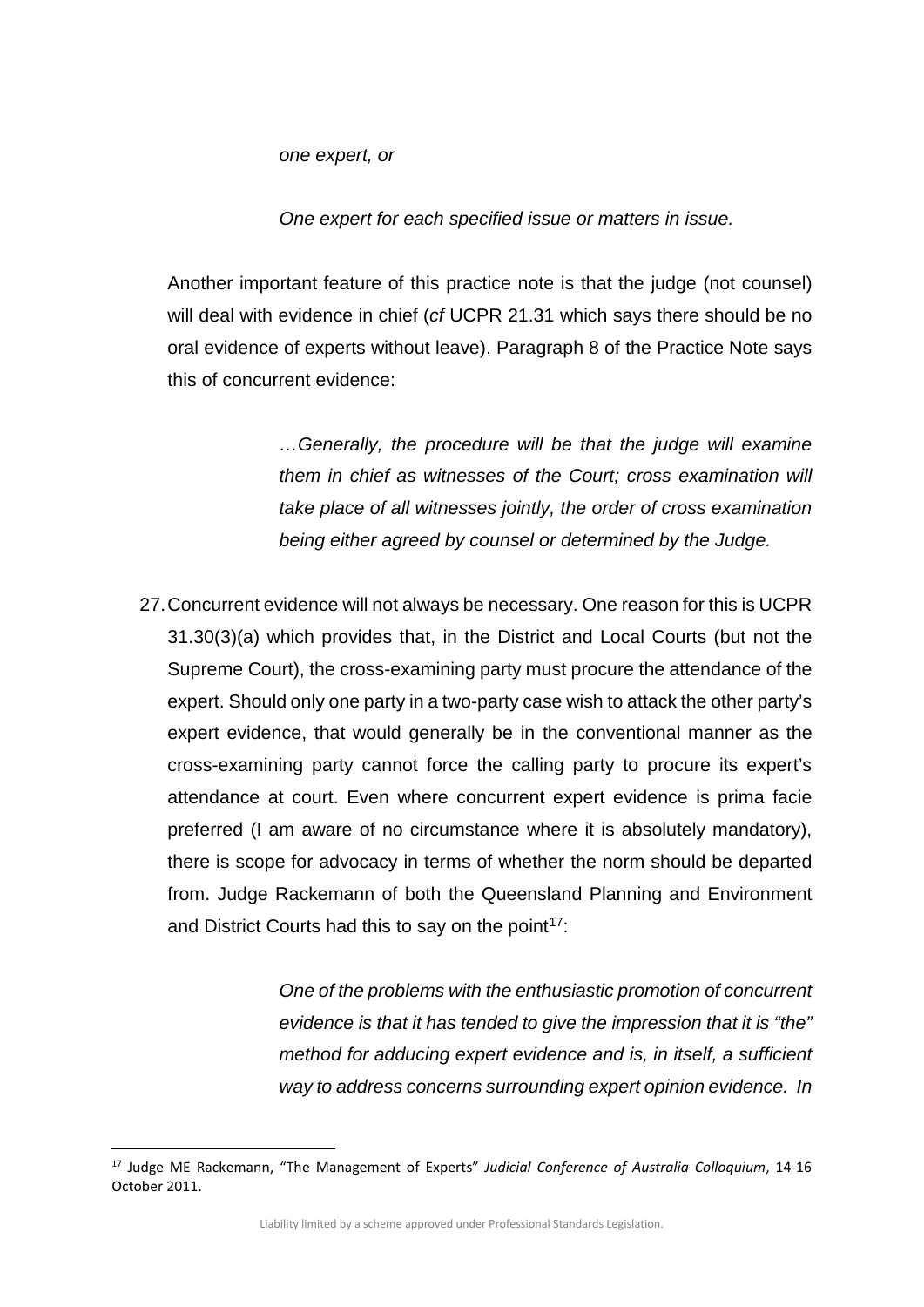*truth, it is neither. It is a tool, the usefulness of which will vary according to the context in which it is used, and the manner in which it is employed.*

Whether concurrently giving evidence or not, consideration should be given to objecting, in some circumstances, to the presence of the experts in court prior to giving evidence. It has been said that experts are "never excluded from the court"[18](#page-13-0) but this must be seen as a general rule only. By contrast, the opposite position is adopted in the United States where "sequestration" of witnesses is in most cases mandatory upon the application of a party<sup>[19](#page-13-1)</sup>. Curiously, (and again, in contradistinction to the Anglo-Australian approach), the American rules do not differentiate between lay and expert witnesses on the sequestration issue. The Australian approach is perhaps best set out in *R v Tait*<sup>[20](#page-13-2)</sup> where it was held to be a matter of discretion, aimed at being conducive to determining truth. Assuming expert evidence is being given sequentially and not concurrently, it is submitted that having "your" expert in court during your opponent's expert giving evidence could be useful in picking up ideas for your up-coming cross-examination. One particular circumstance where both experts should be excluded is where there is an in-court discussion as to whether the content of a conclave should be referred to (which requires consent of the parties; UCPR 31.24(6)).

#### **PART D**

#### **CASE EXAMPLES ON ADVOCACY AND EXPERT EVIDENCE**

28.*Tabet, by her Tutor, Sheiban, v Mansour* [2005] NSWSC 908

Matters arose for the first time in an expert conclave – leave granted to amend statement of claim. Note decided *before Aon Risk*. The conclusions of Hulme J are worth extracting in full:

<span id="page-13-0"></span> <sup>18</sup> *Tomlinson v Tomlinson* [1980] 1 ALL ER 593 at 596.

<span id="page-13-1"></span><sup>&</sup>lt;sup>19</sup> Rule 615, *Federal Rules of Evidence* 1975 (United States).<br><sup>20</sup> [1963] VR 520.

<span id="page-13-2"></span>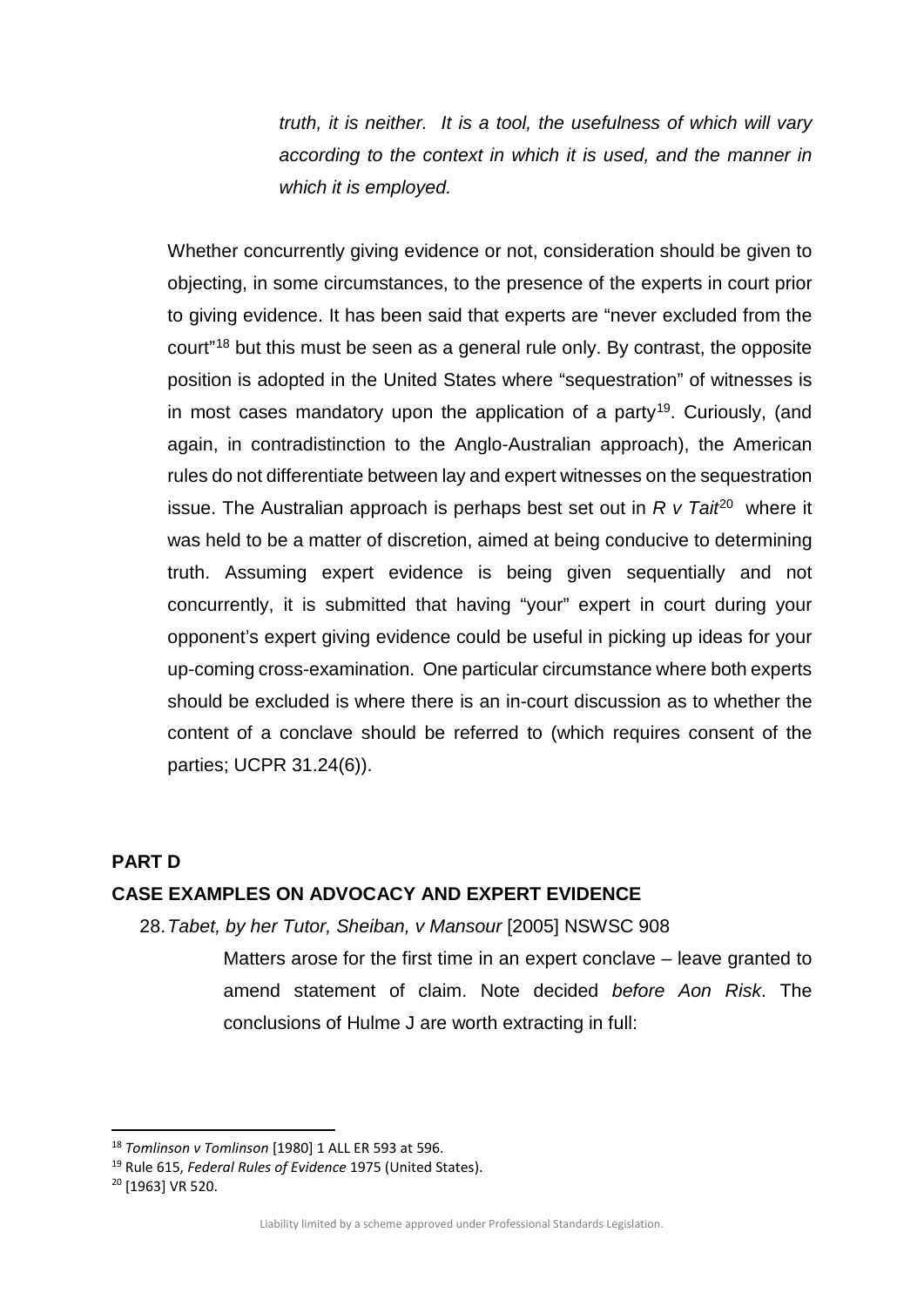#### *Conclusions*

*66 The analysis of the facts relevant to the present application leads me to the following conclusions:-*

*• Where a plaintiff seeks an amendment to raise an arguable issue which is maintainable at law and delay in seeking it has not occasioned the other party irremediable prejudice, justice being the paramount consideration, the plaintiff should not be prevented or shut out from a determination of the issue: Queensland v. J.L. Holdings [1997] HCA 1; (1996-1997) 189 CLR 146, 155. • The plaintiff's proposed amendment raises an arguable issue which is potentially relevant to her allegations both of breach of duty and causation.*

*• The issue raised by the proposed amendment will involve an examination of complex medical questions, the resolution of which involves questions of both fact and expert medical analysis. • Of its nature the issue is one that is only likely to be resolved by conventional trial processes and cannot be taken to have been considered, resolved and foreclosed by the answers of the joint* 

*• Whilst the identification of "the new contention" may well have resulted from inquiry prompted by negative or adverse answers provided by the experts attending the joint conference, that does not in my opinion undermine either the demonstrated existence of an arguable issue nor the primacy of the principle of justice to which I have referred.*

*conference of experts held on 8 November 2002.*

*• A report of a joint conference of experts held in accordance with the rules of Court does not operate as an irrevocable bar on the subsequent raising of an issue not dealt with in or by the report. Whilst a report of a joint conference is intended to assist in resolving issues and in limiting the evidence, time and cost associated with proceedings, it cannot, in my opinion, where justice otherwise demands it, inhibit a proper exercise of the discretion to permit an amendment in accordance with the abovementioned principles.*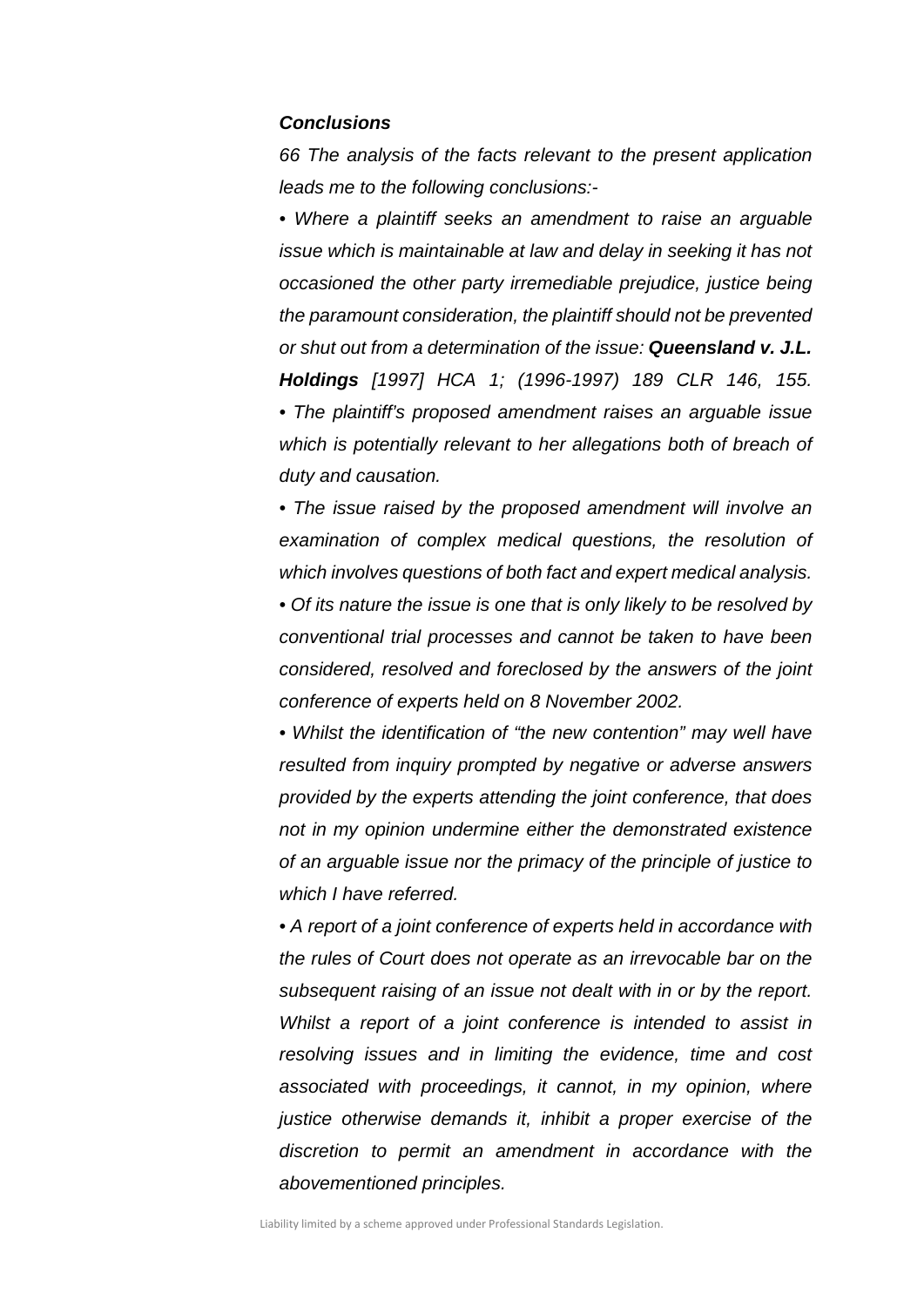*• Whilst answers provided by the joint conference of experts are in many respects adverse to the plaintiff on the issue of causation, that issue must, in order that justice is done, be further considered and determined following appropriate examination of the complex issues associated with "the new contention".*

*• The plaintiff accordingly should have leave to amend to ensure that this may take place.*

29.*Andonovski v Park-Tec Engineering Pty Ltd & Anor; Andonovski v East Realisations Pty Limited Formerly t/as Westbus Pty Ltd* [2013] NSWSC 1926

> *The plaintiff tried to tender a bundle of 53 expert reports. An order had been made previously for an orthopaedic conclave. Dr Max Ellis, a general surgeon but providing orthopaedic treatment, had prepared 6 of those reports. He did not attend the conclave. The tender of his reports was allowed, but this highlights the need to seek clear direction on the scope of expertise to be included in a conclave order.*

30.*Campton v Centennial Newstan Pty Ltd (No 1)* [2014] NSWSC 304 Five objections were taken to conclave evidence:

- Conclave not given joint statement of assumptions,
- No statement of being bound by the Code,
- The questions were inappropriate,
- There was a lack of reasoning in the report,
- The members of the conclave took into account irrelevant considerations.

The Court's answer to each objection can be summarised as follows:

- The conclave was provided with evidentiary statements,
- The joint report must be read in light of the preceding individual reports (which referenced the Code),
- The questions were appropriate,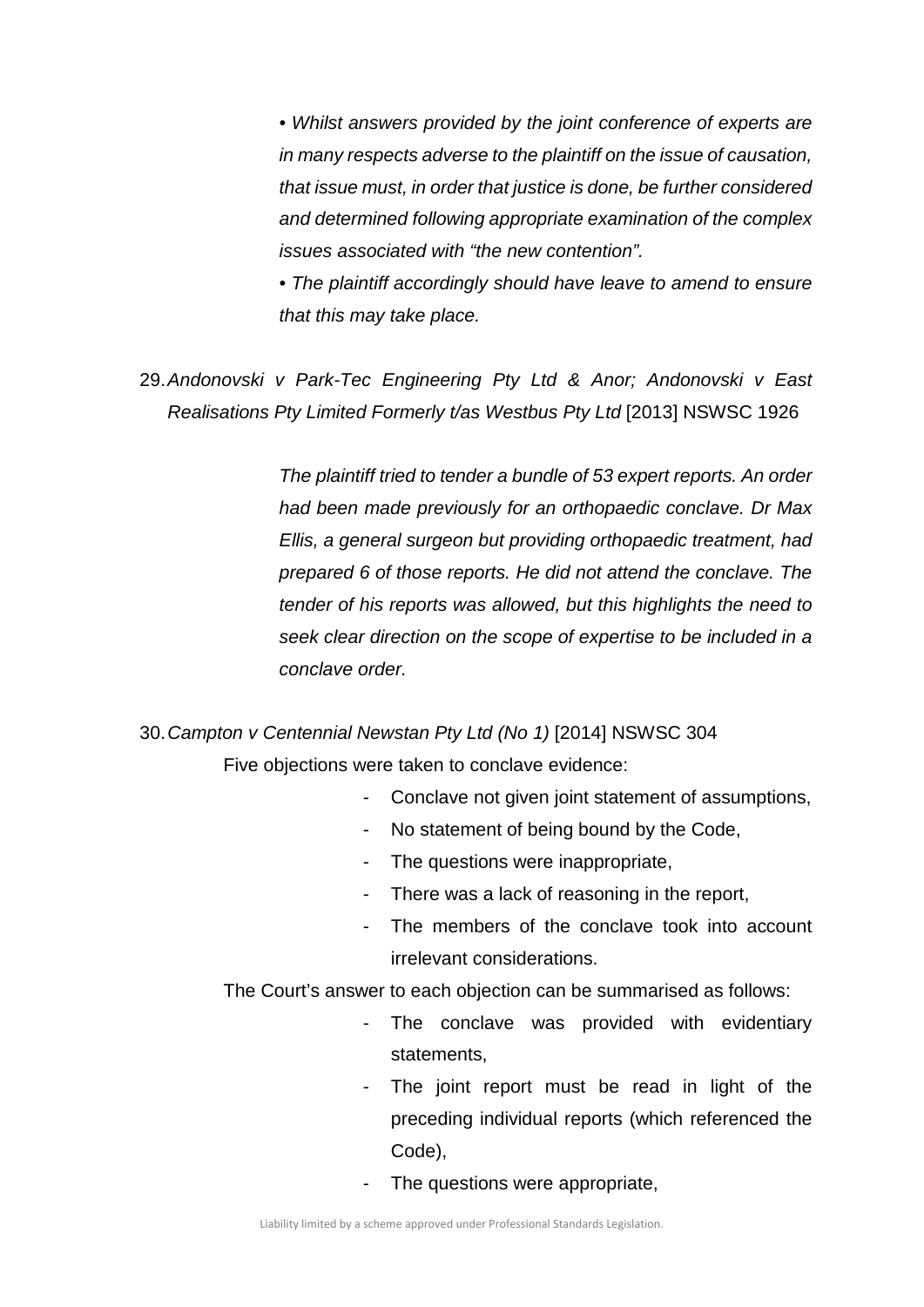- The rule that reasoning be exposed does not apply to the reasons for agreement by the conclave rules (See *Makita* for the general proposition),
- The irrelevant considerations argument, in terms of administrative law principles, was flatly rejected.

The interesting part of this case is that *Makita* objections can apparently not be taken to conclave reports. Advocates will have to be creative.

31.*Matthews v SPI Electricity; SPI Electricity Pty Ltd v Utility Services Corporation Ltd (Ruling No 10)* [2012] VSC 379

Victorian Bushfires litigation. Parties agreed there were six broad topics for expert evidence in the proceedings ie:

- Fire ignition.
- Conductor break.
- Asset management,
- Prescribed burning,
- Fire suppression,
- Warnings.

The importance of these, especially ignition (ie the start of the problem giving rise to the litigation) is obvious enough.

The parties disagreed on the specific topics to be discussed at each of the conclaves. Justice Forrest had the following approach:

- Make the topics specific,
- Appoint an associate judge to supervise the conclaves (note legal representation was permitted but capped at three lawyers per party),
- Have a scribe,
- Ordered the parties to create an agenda (rather than a list of questions).

Given how fundamental the broad topics were to liability, the role of advocacy here was to steer the specific topics in favour of each party's respective case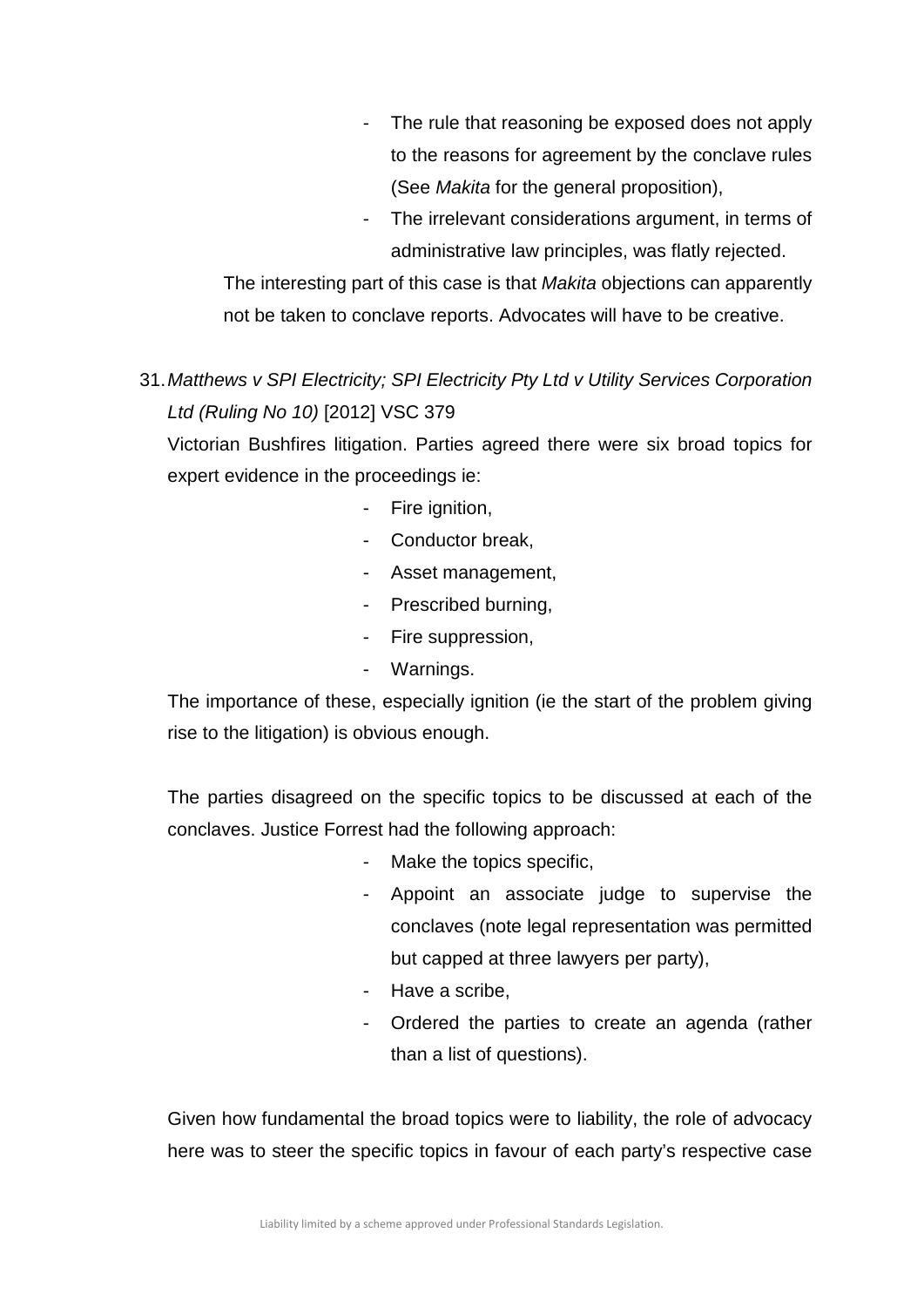theory on liability. To the extent the parties could not agree on a conference agenda, they had liberty to argue the point before the associate justice.

## 32.*Re Qantas Airways Limited* [2004] ACompT 9

This case (in the Australian Competition Tribunal – in relation to competition of airlines) shows what happens when parties lose control of their witnesses (who in turn become the advocates). This is evidenced by just a few quotes from one of the experts. Professor Timothy Hazledine (a professor of Economics at the University of Auckland) described the other party's case on costs savings as "almost entirely bogus", and on re-entry to trans-Tasman routes as a "desperate attempt to bolster a case which has failed comprehensively *...*" and stating that the applicants "may have attempted to finesse [a particular] issue with the aid of a cunning but long discredited concept of contestability".

## 33.*Jones v Kaney* [2011] UKSC 13; [2011] 2 AC 398; [2011] 2 All ER 671[21](#page-17-0)

This matter serves as an example of how dominating personalities can create perverse conclave reports (and the subsequence challenges for counsel for the party whose expert was overwhelmed – ie difficult submission to make that your expert should still be preferred). Although this is an English case (and so the UCPR does not apply) it also shows the potentially problematic effect of UCPR  $31.24(6)^{22}$  $31.24(6)^{22}$  $31.24(6)^{22}$  in relation to the prohibition on referring to what happened in the conclave). Lord Phillips in the UK Supreme Court commented that:

*Blake J rightly described as an unhappy picture of how the joint statement came to be signed, summarised as follows: i) She had not seen the reports of the opposing expert at the time* 

*of the telephone conference;*

<span id="page-17-0"></span><sup>&</sup>lt;sup>21</sup> This case is more important for reasons unconnected with this paper, namely that it overruled 400 years of authority that expert witnesses were immune from suit, although the narrow issue before the Supreme Court was whether a conclave report as such was the subject of the immunity. The majority of the Court saw fit to bring the position of experts in line with that of advocates on the immunity point (advocates immunity having been abolished in *Hall v Simons* [2000] 3 WLR 543 a decade or so earlier). It should be noted this is not the position in Australia; *Attwells v Jackson Lalic Lawyers Pty Ltd* [2016] HCA 16 as to advocates immunity. The continued willingness of Australian courts to strike out claims against expert witnesses can be seen in the recent example of *Chalk v Larder* [2017] QDC 308.

<span id="page-17-1"></span><sup>22</sup> Rule 35.12(4) of the *Civil Procedure Rules* (England & Wales) is essentially the same in any event. These rules apply to most of the senior courts in that jurisdiction.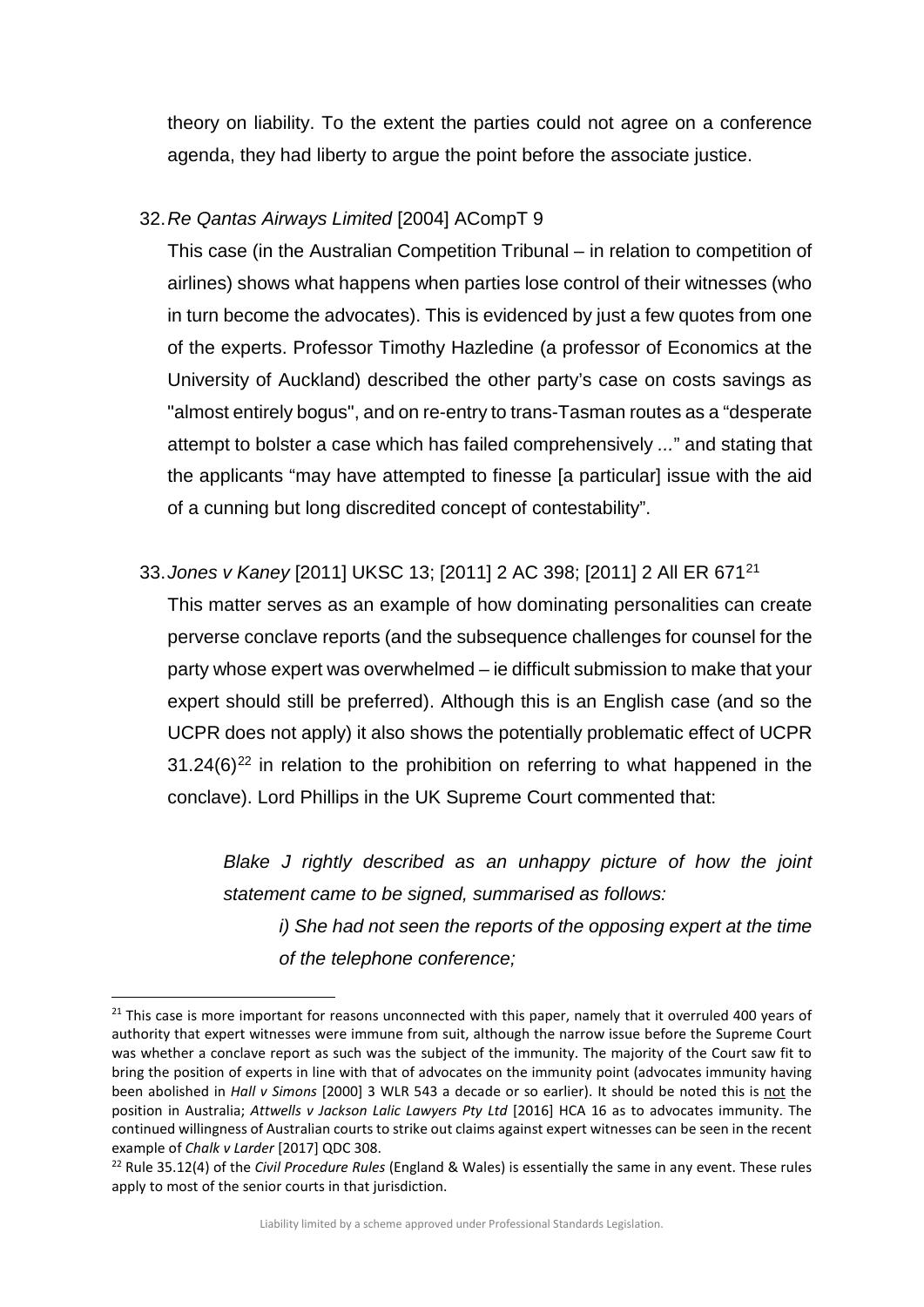*ii) The joint statement, as drafted by the opposing expert, did not reflect what she had agreed in the telephone conversation, but she had felt under some pressure in agreeing it; iii) Her true view was that the claimant had been evasive rather than deceptive; iv) It was her view that the claimant did suffer PTSD which was now resolved; v) She was happy for the claimant's then solicitors to amend the joint statement. "*

## **PART E WINNING CONSIDERATIONS FOR CROSS-EXAMINATION OF EXPERTS**

- 34.Be bold in asserting what the issues are *before* oral evidence commences.
- 35.Do an Austlii search on the expert. The witness may have been criticised before.
- 36.Check the latest core text.
- 37.Has the witness/party circumvented UCPR 31.22 (contingency and deferred fees – will they be written off? Is there a "wink-wink" arrangement)?
- 38.Can you compete with the expert?
- 39.Should you have a "consulting expert"?
- 40.Is there any point arguing an expert is not an expert when he/she gives evidence in your court all the time?
- 41.Generally, get a reply report (even if the court time table does not allow you to tender it) as this should expose the errors in the opposing evidence.
- 42.Obtain a concession that reasonable minds may differ within a given field.